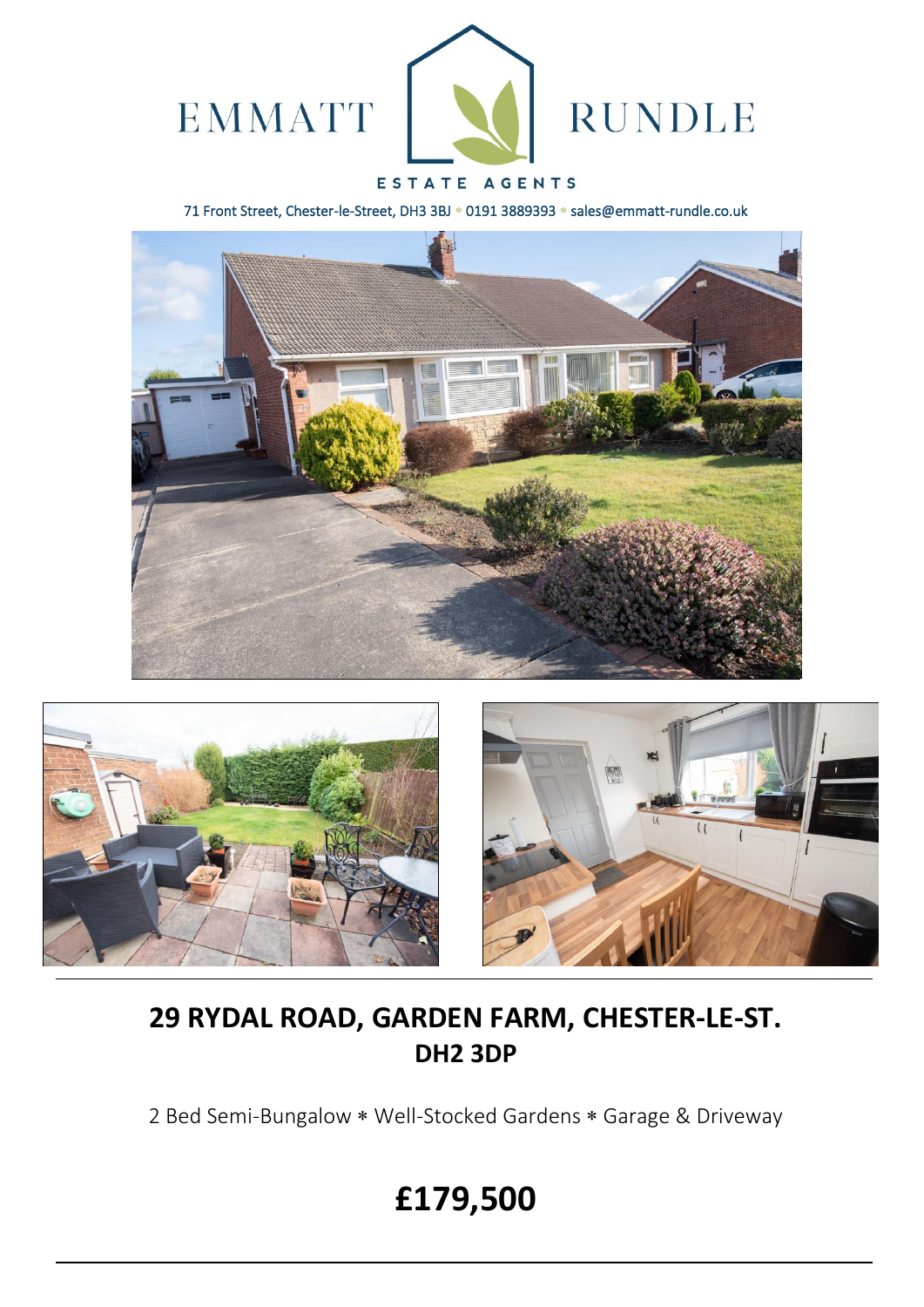#### **DESCRIPTION**

A two bedroom semi-detached bungalow situated on this sought-after development offering easy access to shops, bus routes and town centre. The property is well presented throughout and has been tastefully updated and improved by the vendors. There are a number of attractive features including a spacious lounge with bay window, well-appointed kitchen & bathroom, a range of fitted wardrobes to the master bedroom, well-stocked front & rear gardens, together with a long driveway leading to attached garage. There is the benefit of gas central heating via a combination boiler and UPVC double glazing.

#### TENURE

Freehold

#### DIRECTIONS

From the south end of Front Street take the fourth exit at the roundabout, at the next roundabout take the first exit onto West Lane, at the second mini roundabout turn left onto Mendip Avenue, continue on this road and take the third left onto Rydal Road, after the bend the property is on the left-hand side.

ENTRANCE HALL Composite door, radiator



LOUNGE

17'9" (5.41m) x 12'3" (3.73m) Feature fireplace, bay window, coved ceiling, venetian blind, radiator

INNER HALL





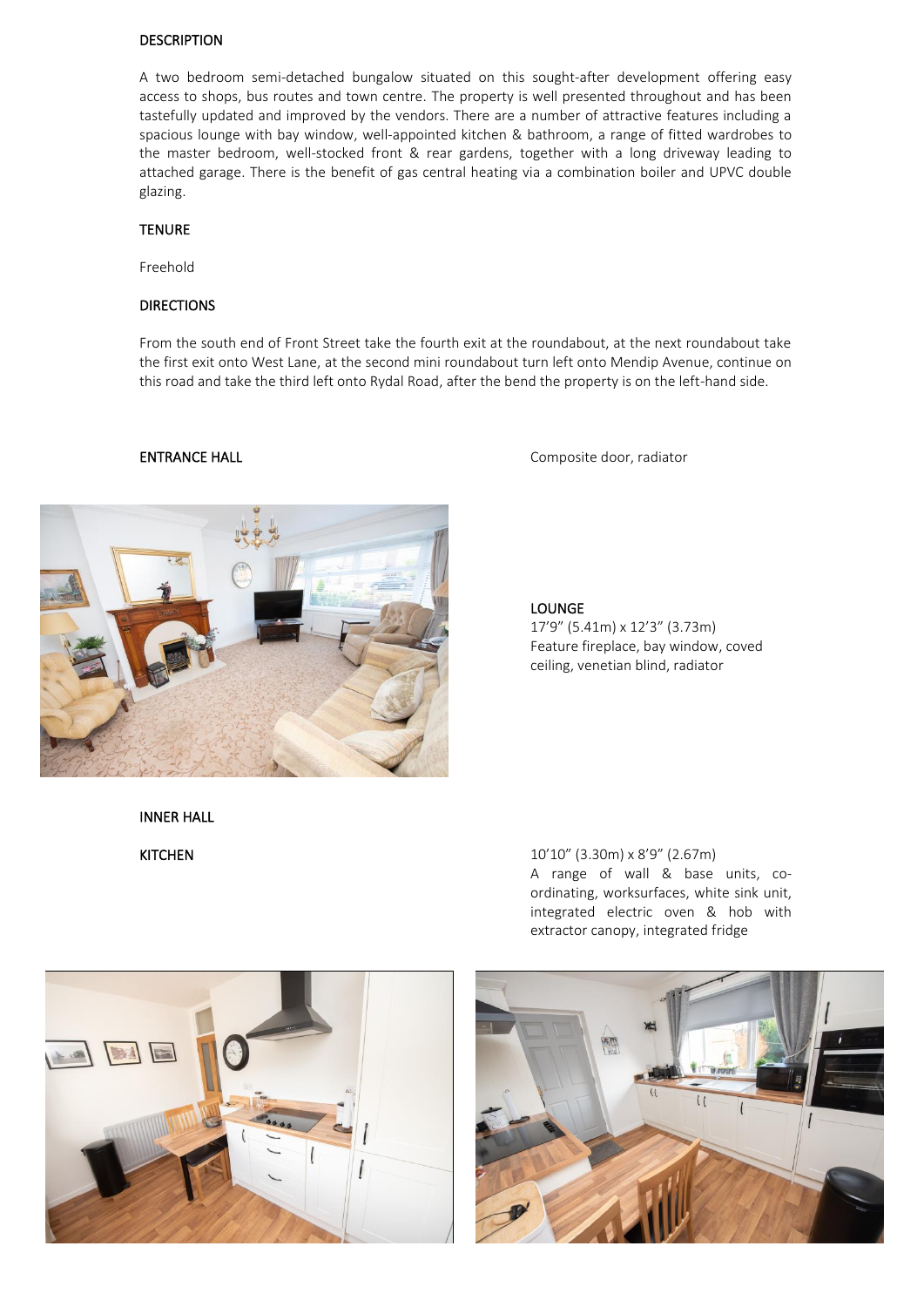

#### BEDROOM 1

13'9" (3.96m) x 9'1" (2.77m) A range of fitted wardrobes, bridging unit & bedside tables, venetian blind, radiator







#### BATHROOM

Large walk-in shower with rainfall fitting & hand shower, hand basin & low level WC in vanity unit, vanity mirror, airing cupboard, vertical anthracite towel radiator, ceramic tiled walls, laminate flooring, UPVC ceiling, downlighters, extractor fan

#### **EXTERNAL**

GARAGE GARAGE **Insulated** garage door, long life roof, downlighters, UPVC door leading to rear garden

PARKING **PARKING Long driveway providing ample off-road** parking